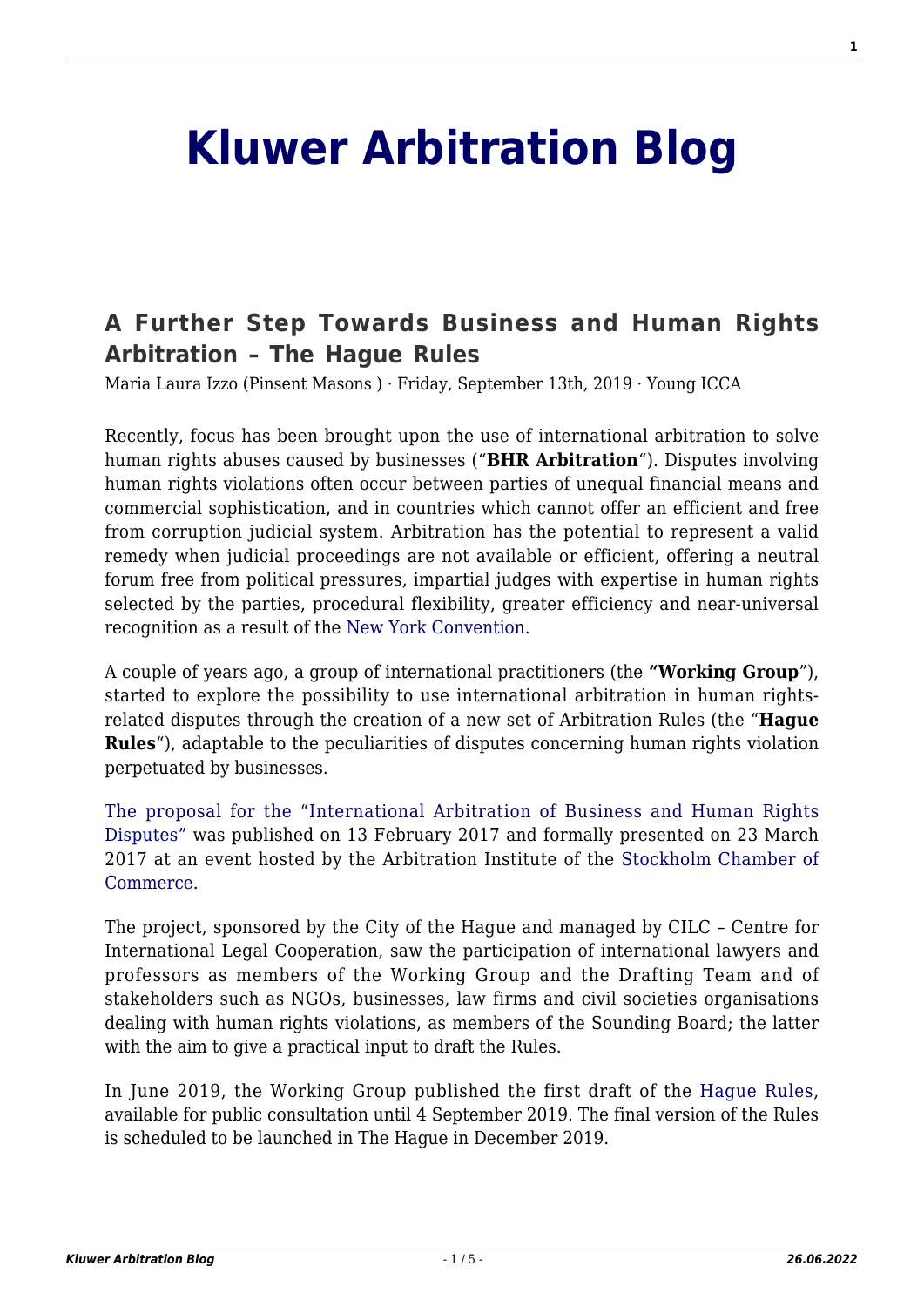#### **The Rules**

The Hague Rules on Business and Human Rights Arbitration are based on the UNCITRAL Rules from 2013.

The UNCITRAL Rules have been modified when necessary in order to reflect (i) the particular characteristics of disputes related to human rights impacts of business activities; (ii) the need for special measures to address the circumstances of those affected by human rights' violations (iii); the potential imbalance of power that may arise; (iv) the public interest in the resolution of such disputes, which requires among other things a high degree of transparency of the proceedings and an opportunity for participation by interested third persons and states; (v) the importance of having arbitrators with appropriate expertise; (vi) the possible need for special mechanisms for gathering evidence and protection of witnesses.

The rules were open for a public consultation until September 4th to give to the interested stakeholders the possibility to submit further comments on the draft before the publication of the final version. For this purpose, each article of the Rules has a commentary highlighting whether the Rules amend the original text of the UNCITRAL Rules and, if so, to what extent. Furthermore, the commentary formulates specific questions for the readers invited to take the commentary into account when providing comments.

The Rules also include a Code of Conduct, which is still at an early drafting stage.

#### **Why Arbitration?**

When bringing a human rights claim through the existing mechanisms of redress, individuals face legal and practical barriers. Often public courts are not able to address those issues efficiently due to reasons that include capacity in the national courts of the state where the underlying conduct took place, jurisdictional or substantive law restrictions in the courts a parent company's national state, costs of litigation, corruption and lack of impartiality.

Arbitration can represent an efficient mechanism to tackle human rights violations, not just for directly affected individuals but also for corporations and states.

As for corporations, the introduction of a reliable and independent mechanism would benefit them in meeting their responsibilities under the [Guiding Principles on](https://www.ohchr.org/documents/publications/GuidingprinciplesBusinesshr_eN.pdf) [Business and Human Rights](https://www.ohchr.org/documents/publications/GuidingprinciplesBusinesshr_eN.pdf) ("**UNGPs**") to (i) respect human rights (Pillar II), which requires them to conduct due diligence on their potential human rights impact and to prevent, mitigate and remediate any impacts that are identified, whether as a result of their own activities or those of their business partners, to provide a remedy to victims (Pillar III), and provide expert mediation/conciliation and arbitration. BHR Arbitration has the potential to facilitate responsible conflict management by corporations and to assist them in managing their supply chain by avoiding human rights abuses.

As for the states, the encouragement, facilitation and prescription to use arbitration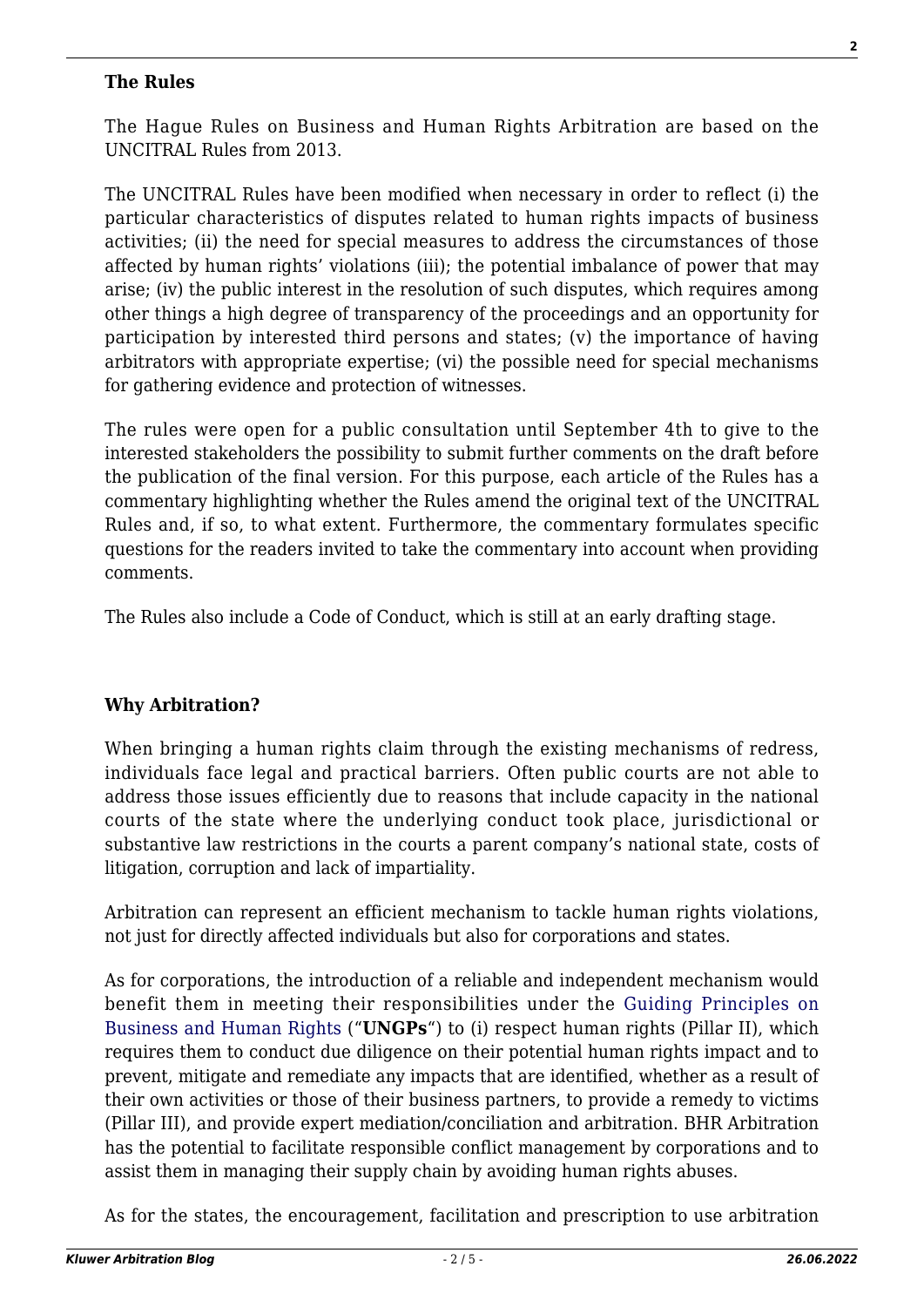would constitute a tool to fulfil their responsibilities under UNGPs Pillars One and Three.

The Preamble of the Hague Rules itself defines the following as the key purposes of BHR Arbitration:

- Providing a remedy for those affected by the human rights impacts of business activities in situation where traditional remedies do not work properly.
- Assisting businesses in meeting their responsibilities under the UN Arbitration.

## **Challenges**

The use of arbitration in business and human rights disputes is not free from challenges. Two of the main issues are (i) the risk of non-enforceability of a BHR Arbitration award and (ii) the clash between the need for transparency, essential in disputes involving human rights' violations, and confidentiality, one of the main features of arbitration. The Rules, however offer a solution for these and other relevant issues (*e.g*., evidence gathering, protection of witnesses, agreement to arbitrate, and choice of law).

The enforceability issue arises from the perception of human rights' violation in the society. Adjudicating the breach of an individual's human rights has traditionally been perceived as a matter for a state's national court as it has no commercial nature. Therefore, there is the risk that enforcement may be challenged on the grounds that the adjudication of human rights issues by a private tribunal is either not capable of being settled by arbitration under national law because not commercial or is contrary to the public policy of that State (Art. 5(2) of the New York Convention).

To overcome this risk, the draft of the Rules state at Article 1 that:

"*The parties agree that any dispute that is submitted to arbitration under these Rules shall be considered to have arisen out of a commercial relationship or transaction for the purposes of Article I of the New York Convention on the Recognition and Enforcement of Foreign Arbitral Awards (hereinafter called the "New York Convention*")".

This provision, establishing a connection between human rights' abuses and the commercial relationships or transactions behind them, efficiently precludes a party from making an objection to the enforcement of an award rendered under these Rules on the basis of a "commercial" reservation made by the relevant State to the New York Convention.

Regarding transparency, many argue that the public interest in the resolution of human rights disputes requires a high degree of transparency which cannot be guaranteed by arbitration, traditionally characterized by confidentiality. Other argue that transparency can be better guaranteed in arbitration than in public courts because it guarantees greater neutrality and impartiality in politically and emotionally charged disputes.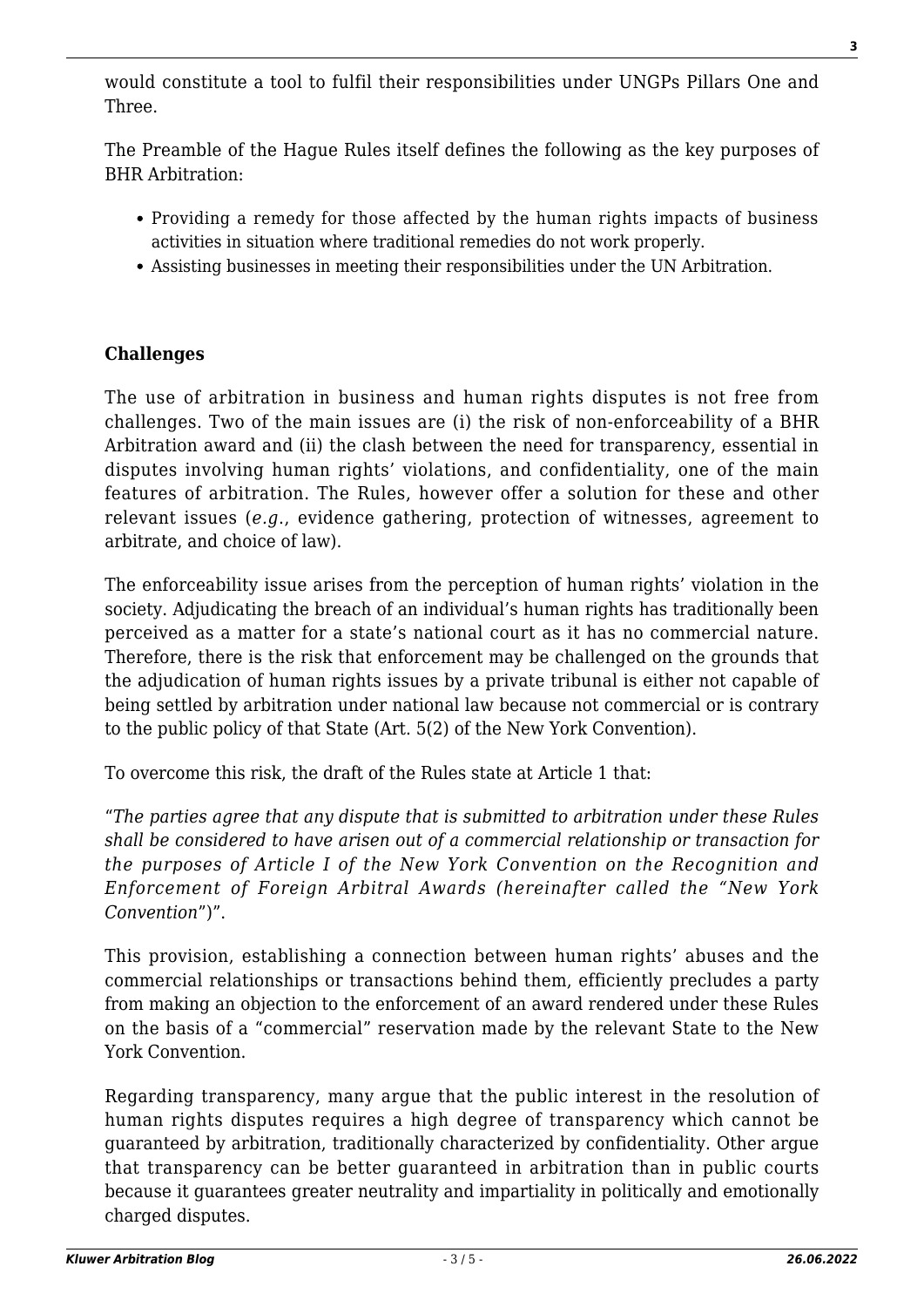Article 33 of the Rules efficiently responds to the need to promote transparency in the conduct of the proceedings, taking into account the public interest in the matters, parties' interest in a fair and efficient resolution of their disputes and security, privacy and confidentiality concerns of the parties, and all the other involved.

To guarantee a high degree of transparency and to promote awareness and legal certainty, Article 35 establishes that the main documents of the arbitration proceeding, such as the notice of arbitration, response, statement of claim and of defence, lists of the exhibits, witnesses and any other document provided or issued by the arbitral tribunal need to be made public.

Furthermore, Article 36 states that the hearings for the presentation of evidence and for oral arguments are public with a duty for the arbitral tribunal to make the appropriate arrangements to hold in private parts of the hearing which require protection of confidential and restricted information or the integrity of the arbitral process. Other exceptions to transparency are formulated in Article 37, which establishes cases where confidential or protected information cannot be made available to the public.

### **Conclusions**

The Hague Rules represent a first important step towards BHR Arbitration and the project has the merit to have encouraged a dialogue between stakeholders and create awareness on human rights' violations perpetuated by businesses and in identifying alternative venues to solve these disputes.

However, the Rules can only address procedural matters and leave out important issues of substance related to BHR arbitration which will be tackled outside of the Rules, (*e.g*. through the drafting of model arbitration clauses, model substantive clauses for contracts).

#### **Profile Navigator and Relationship Indicator**

[Learn how](https://www.wolterskluwer.com/en/solutions/kluwerarbitration/practiceplus?utm_source=arbitrationblog&utm_medium=articleCTA&utm_campaign=article-banner) **[Kluwer Arbitration Practice Plus](https://www.wolterskluwer.com/en/solutions/kluwerarbitration/practiceplus?utm_source=arbitrationblog&utm_medium=articleCTA&utm_campaign=article-banner)** [can support you.](https://www.wolterskluwer.com/en/solutions/kluwerarbitration/practiceplus?utm_source=arbitrationblog&utm_medium=articleCTA&utm_campaign=article-banner)

*To make sure you do not miss out on regular updates from the Kluwer Arbitration Blog, please subscribe [here](http://arbitrationblog.kluwerarbitration.com/newsletter/). To submit a proposal for a blog post, please consult our [Editorial Guidelines.](http://arbitrationblog.kluwerarbitration.com/editorial-guidelines/)*

Offers 6,200+ data-driven arbitrator, expert witness and counsel profiles and the ability to explore relationships of 13,500+ arbitration practitioners and experts for potential conflicts of interest.